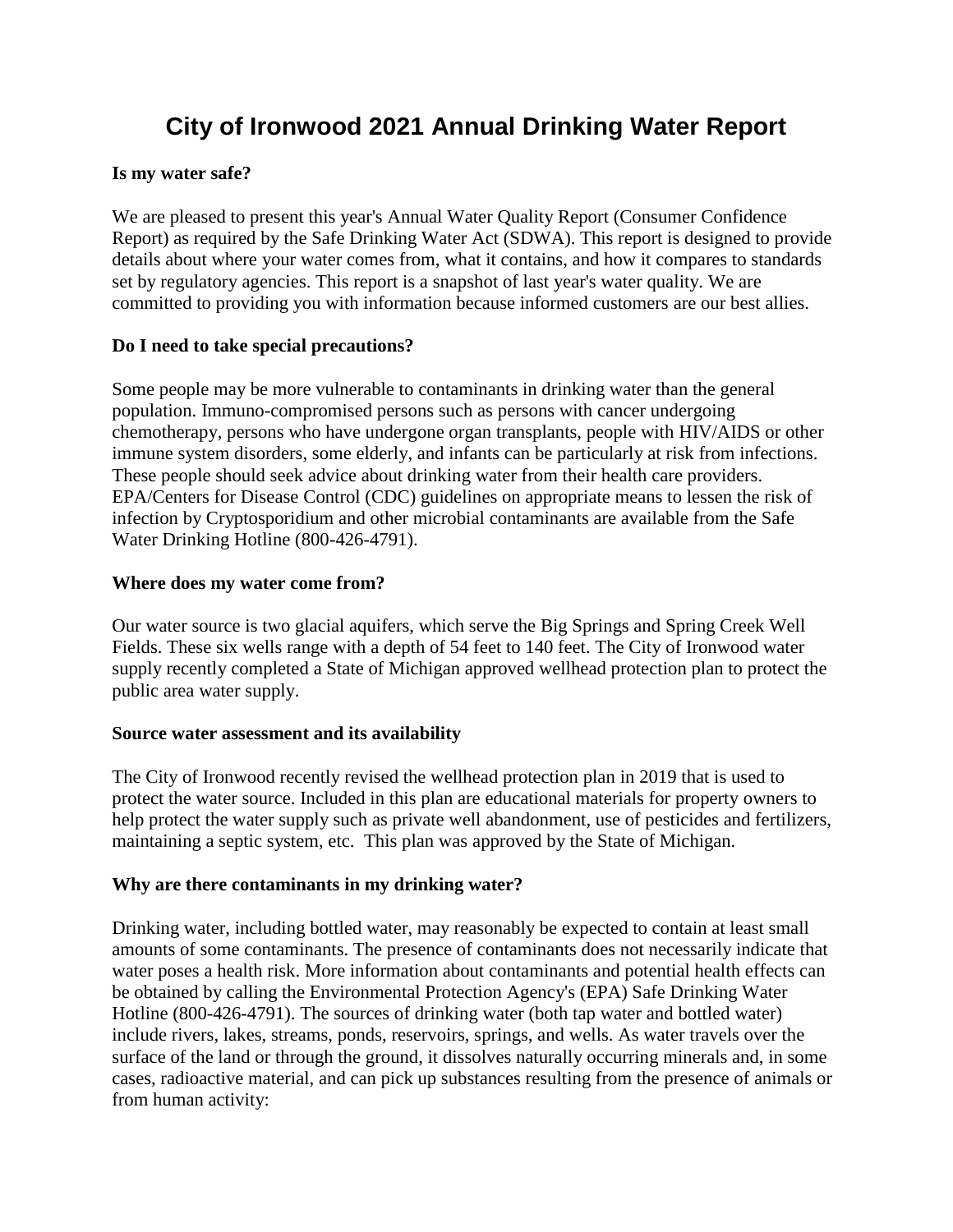microbial contaminants, such as viruses and bacteria, that may come from sewage treatment plants, septic systems, agricultural livestock operations, and wildlife; inorganic contaminants, such as salts and metals, which can be naturally occurring or result from urban stormwater runoff, industrial, or domestic wastewater discharges, oil and gas production, mining, or farming; pesticides and herbicides, which may come from a variety of sources such as agriculture, urban stormwater runoff, and residential uses; organic Chemical Contaminants, including synthetic and volatile organic chemicals, which are by-products of industrial processes and petroleum production, and can also come from gas stations, urban stormwater runoff, and septic systems; and radioactive contaminants, which can be naturally occurring or be the result of oil and gas production and mining activities. In order to ensure that tap water is safe to drink, EPA prescribes regulations that limit the amount of certain contaminants in water provided by public water systems. Food and Drug Administration (FDA) regulations establish limits for contaminants in bottled water which must provide the same protection for public health.

## **How can I get involved?**

#### Information About This Report

If you have any questions about this report or concerning your water quality, please contact Bob Tervonen at (906)932-5050 or Tim Pertile at 932-3631. We want our valued customers to be informed about their water quality. If you want to learn more, please attend any of our regularly scheduled meetings. They are normally held on the second and fourth Monday each month at 5:30 pm in the commission chambers of the Memorial Building at 213 South Marquette Street in Ironwood, MI.

#### **Description of Water Treatment Process**

Your water is treated by disinfection. Disinfection involves the addition of chlorine or other disinfectant to kill dangerous bacteria and microorganisms that may be in the water. Disinfection is considered to be one of the major public health advances of the 20th century.

#### **Water Conservation Tips**

Did you know that the average U.S. household uses approximately 400 gallons of water per day or 100 gallons per person per day? Luckily, there are many low-cost and no-cost ways to conserve water. Small changes can make a big difference - try one today and soon it will become second nature.

- Take short showers a 5-minute shower uses 4 to 5 gallons of water compared to up to 50 gallons for a bath.
- Shut off water while brushing your teeth, washing your hair and shaving and save up to 500 gallons a month.
- Use a water-efficient showerhead. They're inexpensive, easy to install, and can save you up to 750 gallons a month.
- Run your clothes washer and dishwasher only when they are full. You can save up to 1,000 gallons a month.
- Water plants only when necessary.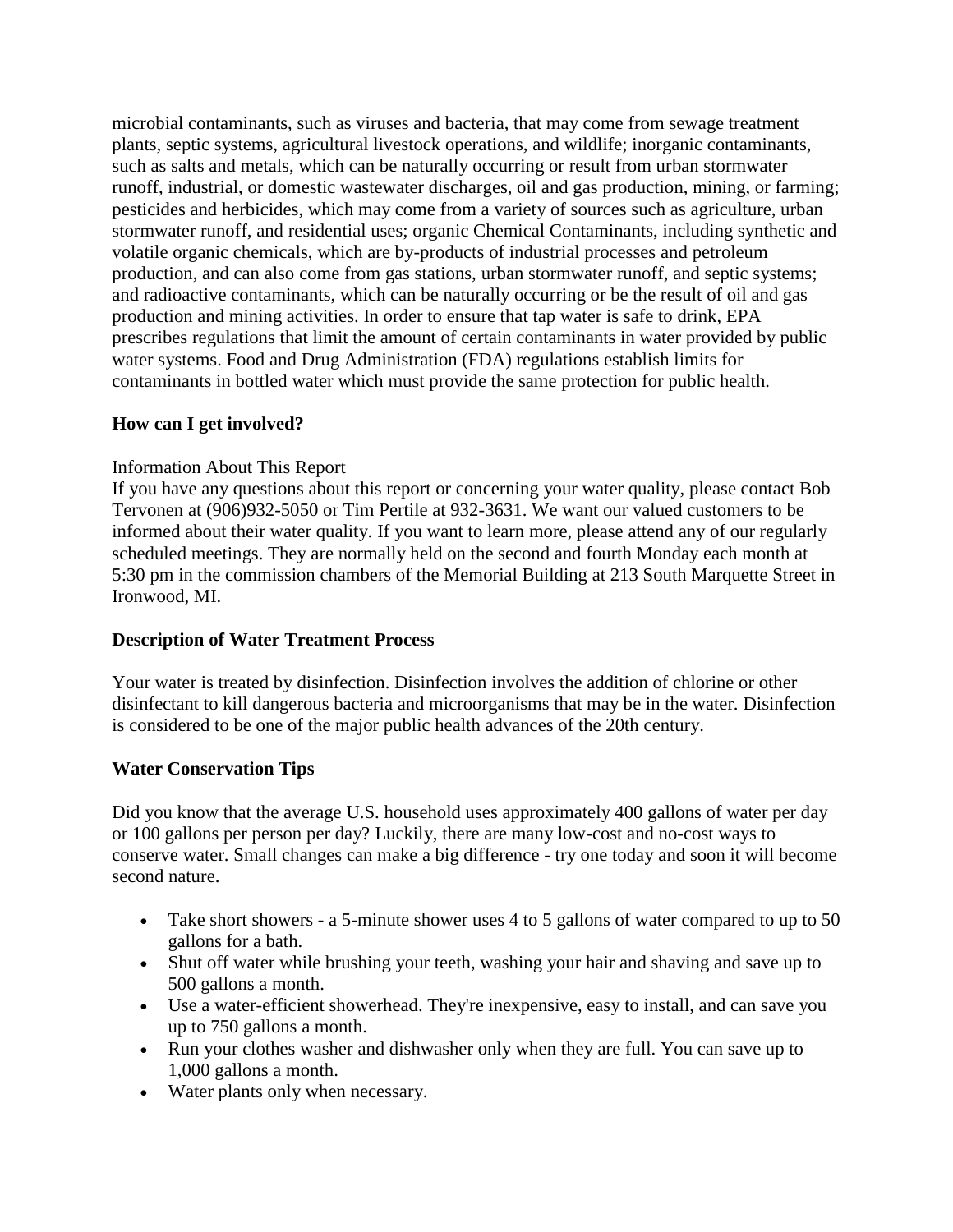- Fix leaky toilets and faucets. Faucet washers are inexpensive and take only a few minutes to replace. To check your toilet for a leak, place a few drops of food coloring in the tank and wait. If it seeps into the toilet bowl without flushing, you have a leak. Fixing it or replacing it with a new, more efficient model can save up to 1,000 gallons a month.
- Adjust sprinklers so only your lawn is watered. Apply water only as fast as the soil can absorb it and during the cooler parts of the day to reduce evaporation.
- Teach your kids about water conservation to ensure a future generation that uses water wisely. Make it a family effort to reduce next month's water bill!
- Visit [www.epa.gov/watersense](http://www.epa.gov/watersense) for more information.

## **Source Water Protection Tips**

Protection of drinking water is everyone's responsibility. You can help protect your community's drinking water source in several ways:

- Eliminate excess use of lawn and garden fertilizers and pesticides they contain hazardous chemicals that can reach your drinking water source.
- Pick up after your pets.
- If you have your own septic system, properly maintain your system to reduce leaching to water sources or consider connecting to a public water system.
- Dispose of chemicals properly; take used motor oil to a recycling center.
- Volunteer in your community. Find a watershed or wellhead protection organization in your community and volunteer to help. If there are no active groups, consider starting one. Use EPA's Adopt Your Watershed to locate groups in your community or visit the Watershed Information Network's How to Start a Watershed Team.
- Organize a storm drain stenciling project with your local government or water supplier. Stencil a message next to the street drain reminding people "Dump No Waste - Drains to River" or "Protect Your Water." Produce and distribute a flyer for households to remind residents that storm drains dump directly into your local water body.

## **Iron and Manganese Removal**

The City of Ironwood retained the services of SEH (Short, Elliot & Hendrickson), a St. Paul, Minnesota engineering firm with extensive iron and manganese removal experience and Dr. Bill Knocke, professor of civil and environmental engineering at Virginia Tech, for an engineering study of iron and manganese removal for the City's water supply. Their report included opinions and recommendations regarding iron and manganese removal. The City of Ironwood is in the process of designing and constructing an iron and manganese removal plant, which will greatly improve the aesthetic quality of the water.We are planning to begin construction in 2022.

## **Additional Information for Lead**

If present, elevated levels of lead can cause serious health problems, especially for pregnant women and young children. Lead in drinking water is primarily from materials and components associated with service lines and home plumbing. City of Ironwood is responsible for providing high quality drinking water but cannot control the variety of materials used in plumbing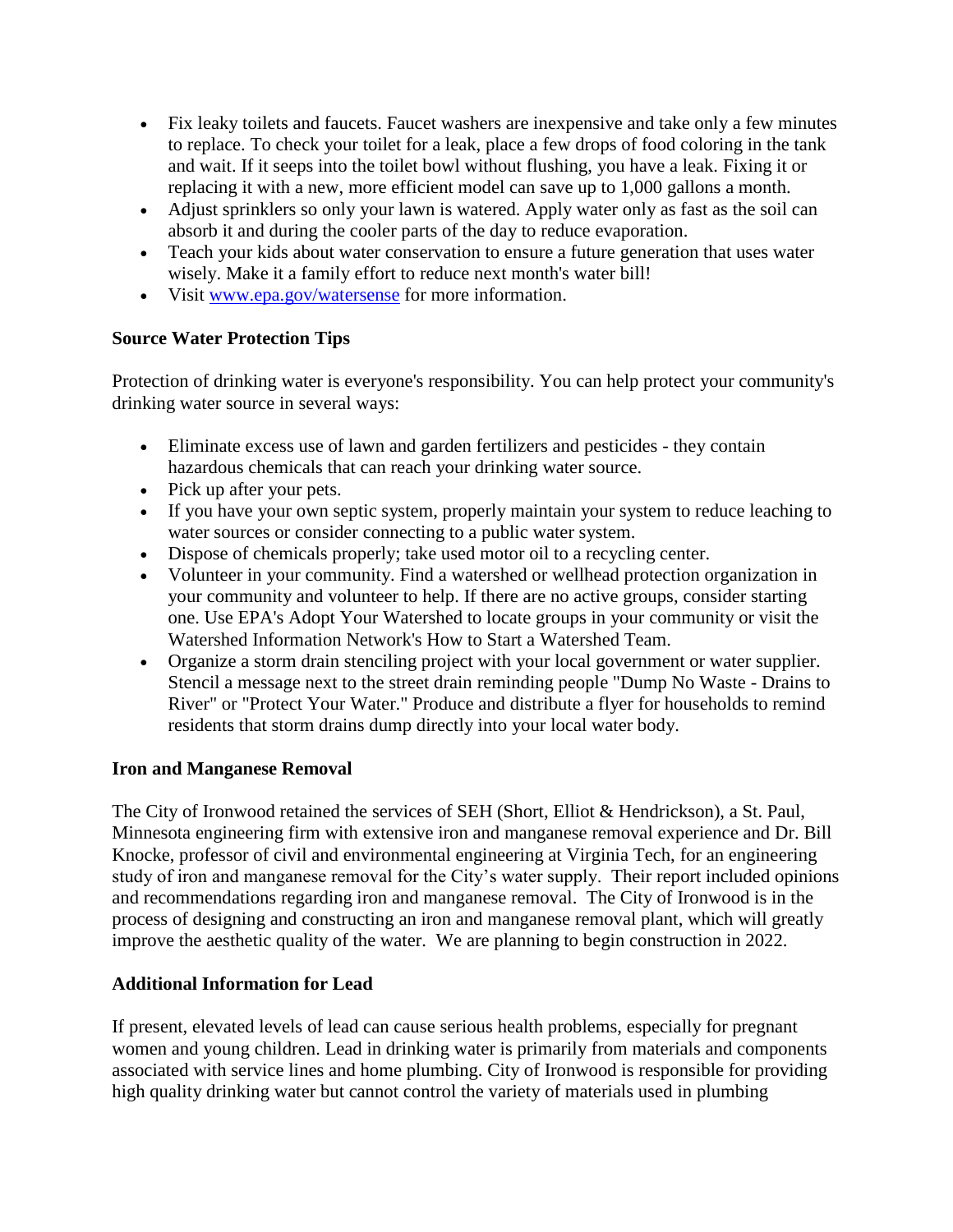components. When your water has been sitting for several hours, you can minimize the potential for lead exposure by flushing your tap for 30 seconds to 2 minutes before using water for drinking or cooking. If you are concerned about lead in your water, you may wish to have your water tested. Information on lead in drinking water, testing methods, and steps you can take to minimize exposure is available from the Safe Drinking Water Hotline or at http://www.epa.gov/safewater/lead.

Recent inventory for 354 private water service lines is lead material, 1941 are not lead and 1078 are unknown. Public water service line inventory show 370 lines are lead, 3954 are not lead and 2677 are unknown. The City of Ironwood will continue to take a survey to determine the material type of the unknown service lines. The City of Ironwood will replace the remaining lead service lines at a rate of 5% per year for the next 20 years.

# **Water Quality Data Table**

In order to ensure that tap water is safe to drink, EPA prescribes regulations which limit the amount of contaminants in water provided by public water systems. The table below lists all of the drinking water contaminants that we detected during the calendar year of this report. Although many more contaminants were tested, only those substances listed below were found in your water. All sources of drinking water contain some naturally occurring contaminants. At low levels, these substances are generally not harmful in our drinking water. Removing all contaminants would be extremely expensive, and in most cases, would not provide increased protection of public health. A few naturally occurring minerals may actually improve the taste of drinking water and have nutritional value at low levels. Unless otherwise noted, the data presented in this table is from testing done in the calendar year of the report. The EPA or the State requires us to monitor for certain contaminants less than once per year because the concentrations of these contaminants do not vary significantly from year to year, or the system is not considered vulnerable to this type of contamination. As such, some of our data, though representative, may be more than one year old. In this table you will find terms and abbreviations that might not be familiar to you. To help you better understand these terms, we have provided the definitions below the table.

|                                                     |                                        |                | <b>Detect</b>       |     | <b>Range</b> |                       |                  |                                                                                                                   |  |
|-----------------------------------------------------|----------------------------------------|----------------|---------------------|-----|--------------|-----------------------|------------------|-------------------------------------------------------------------------------------------------------------------|--|
| <b>Contaminants</b>                                 | <b>MCLG</b><br>or<br><b>MRDLG MRDL</b> | MCL,<br>TT, or | In<br>Your<br>Water |     | Low   High   | <b>Sample</b><br>Date | <b>Violation</b> | <b>Typical Source</b>                                                                                             |  |
| <b>Disinfectants &amp; Disinfection By-Products</b> |                                        |                |                     |     |              |                       |                  |                                                                                                                   |  |
|                                                     |                                        |                |                     |     |              |                       |                  | (There is convincing evidence that addition of a disinfectant is necessary for control of microbial contaminants) |  |
| Haloacetic Acids<br>$(HAA5)$ (ppb)                  | <b>NA</b>                              | 60             | 12                  | 5.5 | 12           | 2021                  | No.              | By-product of drinking water<br>chlorination                                                                      |  |
| <b>TTHMs</b> [Total]<br>Trihalomethanes]<br>(ppb)   | <b>NA</b>                              | 80             | 42                  | 39  | 42           | 2021                  | N <sub>0</sub>   | By-product of drinking water<br>disinfection                                                                      |  |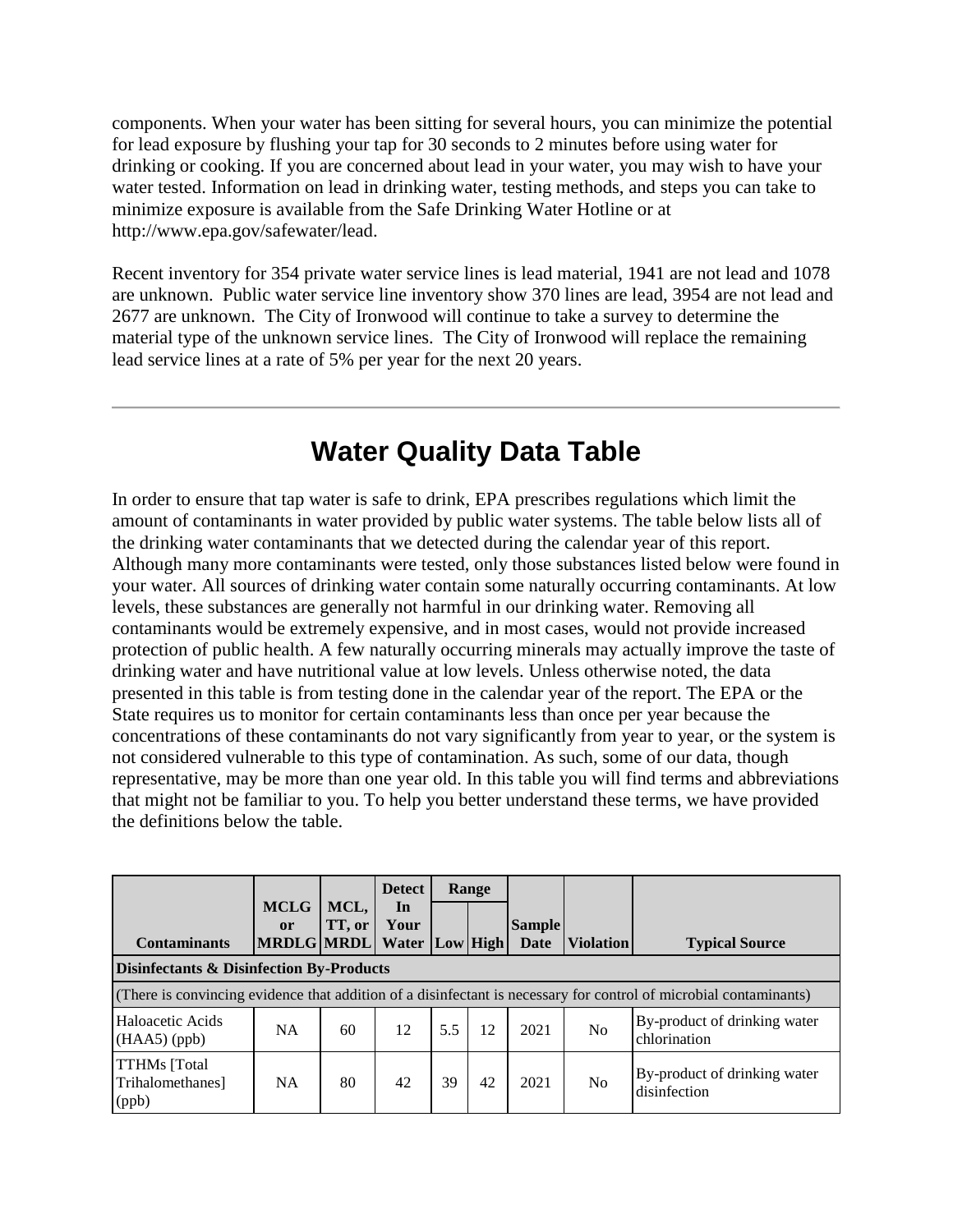|                                                 |                | <b>MCLG</b>                        |  | MCL,           | <b>Detect</b><br>In |                              | Range     |                |                                     |                      |                                                                                                                                       |
|-------------------------------------------------|----------------|------------------------------------|--|----------------|---------------------|------------------------------|-----------|----------------|-------------------------------------|----------------------|---------------------------------------------------------------------------------------------------------------------------------------|
| <b>Contaminants</b>                             |                | <sub>or</sub><br><b>MRDLG MRDL</b> |  | TT, or         | Your<br>Water       |                              |           | Low High       | <b>Sample</b><br><b>Date</b>        | <b>Violation</b>     | <b>Typical Source</b>                                                                                                                 |
| <b>Inorganic Contaminants</b>                   |                |                                    |  |                |                     |                              |           |                |                                     |                      |                                                                                                                                       |
| Fluoride (ppm)                                  |                | $\overline{4}$                     |  | $\overline{4}$ | 0.08                |                              | 0.08      | 0.08           | 2020                                | No                   | Erosion of natural deposits;<br>Water additive which promotes<br>strong teeth; Discharge from<br>fertilizer and aluminum<br>factories |
| Nitrate [measured as<br>Nitrogen] (ppm)         |                | 10<br>10                           |  |                | 0.15                |                              | 0.15      | 0.15           | 2021                                | No                   | Runoff from fertilizer use:<br>Leaching from septic tanks,<br>sewage; Erosion of natural<br>deposits                                  |
| Sodium (optional)<br>(ppm)                      |                | <b>NA</b>                          |  |                | 15                  |                              | <b>NA</b> | <b>NA</b>      | 2020                                | N <sub>0</sub>       | Erosion of natural deposits;<br>Leaching                                                                                              |
| <b>Contaminants</b>                             | <b>MCLG</b> AL |                                    |  |                | Your<br>Water       | <b>Sample</b><br><b>Date</b> |           |                | # Samples<br><b>Exceeding</b><br>AL | <b>Exceeds</b><br>AL | <b>Typical Source</b>                                                                                                                 |
| <b>Inorganic Contaminants</b>                   |                |                                    |  |                |                     |                              |           |                |                                     |                      |                                                                                                                                       |
| Copper - action level at<br>consumer taps (ppm) | 1.3            |                                    |  | 1.3            | 0.4                 | 2019                         |           | $\overline{0}$ |                                     | No                   | Corrosion of household<br>plumbing systems; Erosion of<br>natural deposits                                                            |
| <b>Inorganic Contaminants</b>                   |                |                                    |  |                |                     |                              |           |                |                                     |                      |                                                                                                                                       |
| Lead - action level at<br>consumer taps (ppb)   |                | $\theta$                           |  | 15             | $\mathbf{1}$        | 2019                         |           |                | $\theta$                            | No                   | Corrosion of household<br>plumbing systems; Erosion of<br>natural deposits                                                            |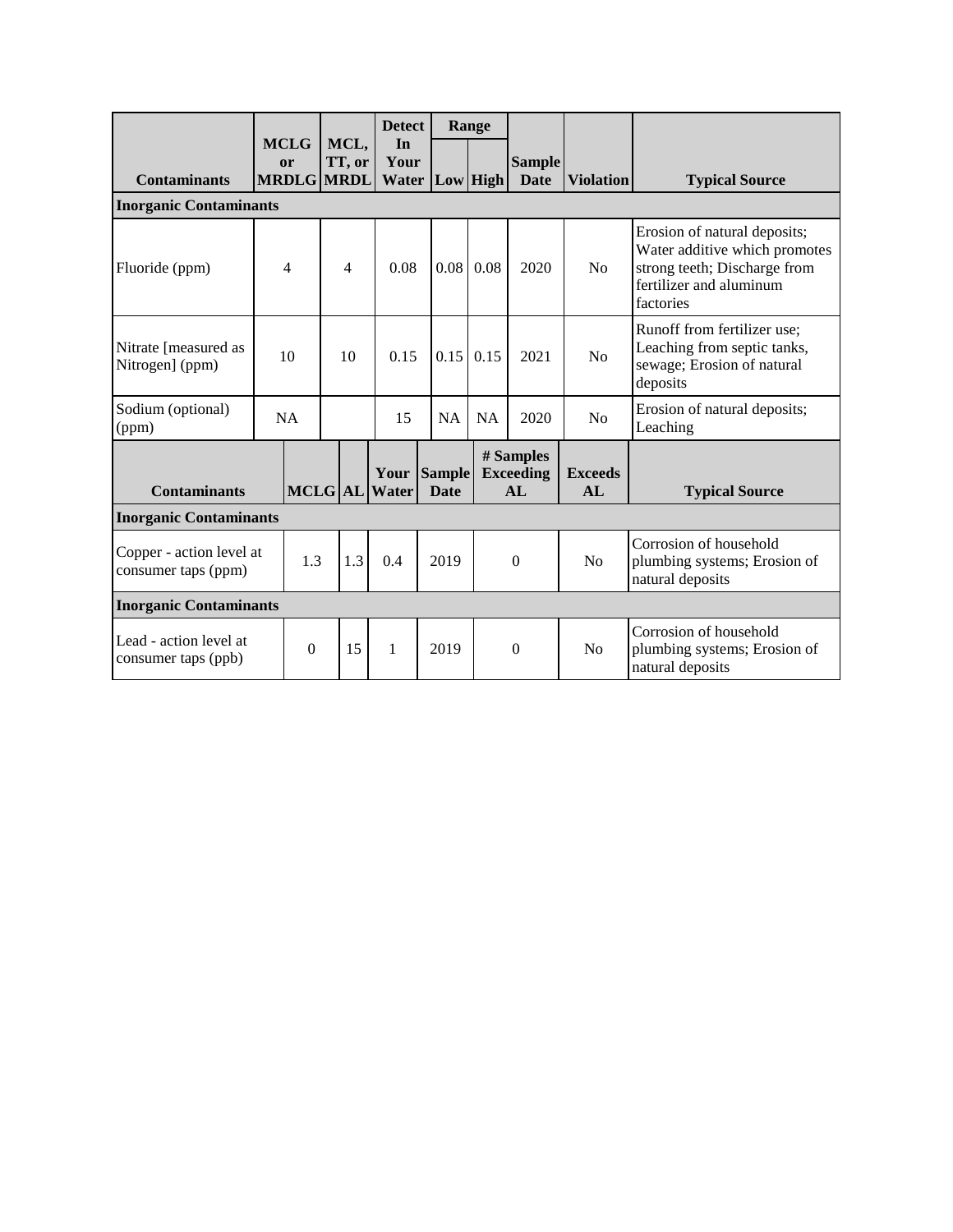| Per- and polyfluoroalkyl substances (PFAS)                 |                     |                                   |                          |       |                        |                            |                                                                                                                      |  |
|------------------------------------------------------------|---------------------|-----------------------------------|--------------------------|-------|------------------------|----------------------------|----------------------------------------------------------------------------------------------------------------------|--|
| Regulated<br>Contaminant                                   | MCL, TT,<br>or MRDL | <b>MCLG</b><br>or<br><b>MRDLG</b> | Level<br><b>Detected</b> | Range | Year<br><b>Sampled</b> | <b>Violation</b><br>Yes/No | <b>Typical Source of Contaminant</b>                                                                                 |  |
| Hexafluoropropylene<br>oxide dimer acid<br>(HFPO-DA) (ppt) | 370                 | N/A                               | <b>ND</b>                | N/A   | 2021                   | N <sub>O</sub>             | Discharge and waste from<br>industrial facilities<br>utilizing the Gen X chemical<br>process                         |  |
| Perfluorobutane<br>sulfonic acid (PFBS)<br>(ppt)           | 420                 | N/A                               | <b>ND</b>                | N/A   | 2021                   | N <sub>O</sub>             | Discharge and waste from<br>industrial<br>facilities; Stain-resistant<br>treatments                                  |  |
| Perfluorohexane<br>sulfonic acid (PFHxS)<br>(ppt)          | 51                  | N/A                               | <b>ND</b>                | N/A   | 2021                   | <b>NO</b>                  | Firefighting foam; Discharge and<br>waste<br>from industrial facilities                                              |  |
| Perfluorohexanoic<br>acid (PFHxA) (ppt)                    | 400,00<br>$\Omega$  | N/A                               | <b>ND</b>                | N/A   | 2021                   | <b>NO</b>                  | Firefighting foam; Discharge and<br>waste<br>from industrial facilities                                              |  |
| Perfluorononanoic<br>acid (PFNA) (ppt)                     | 6                   | N/A                               | <b>ND</b>                | N/A   | 2021                   | NO                         | Discharge and waste from<br>industrial<br>facilities; Breakdown of<br>precursor compounds                            |  |
| Perfluorooctane<br>sulfonic acid (PFOS)<br>(ppt)           | 16                  | N/A                               | <b>ND</b>                | N/A   | 2021                   | N <sub>O</sub>             | Firefighting foam; Discharge<br>from electroplating facilities;<br>Discharge and waste<br>from industrial facilities |  |
| Perfluorooctanoic acid<br>(PFOA)(ppt)                      | 8                   | N/A                               | <b>ND</b>                | N/A   | 2021                   | N <sub>O</sub>             | Discharge and waste from<br>industrial<br>facilities; Stain-resistant<br>treatments                                  |  |

# **Undetected Contaminants**

The following contaminants were monitored for, but not detected, in your water.

| <b>Contaminants</b>                     | <b>MCLG</b><br><sub>or</sub> | MCL,<br>TT, or | Your | MRDLG   MRDL   Water   Violation | <b>Typical Source</b>                                                                          |
|-----------------------------------------|------------------------------|----------------|------|----------------------------------|------------------------------------------------------------------------------------------------|
| Cyanide (ppb)                           | 200                          | 200            | ND   | N <sub>0</sub>                   | Discharge from plastic and fertilizer factories;<br>Discharge from steel/metal factories       |
| Nitrite [measured as<br>Nitrogen] (ppm) |                              |                | ND   | N <sub>0</sub>                   | Runoff from fertilizer use; Leaching from septic<br>tanks, sewage; Erosion of natural deposits |